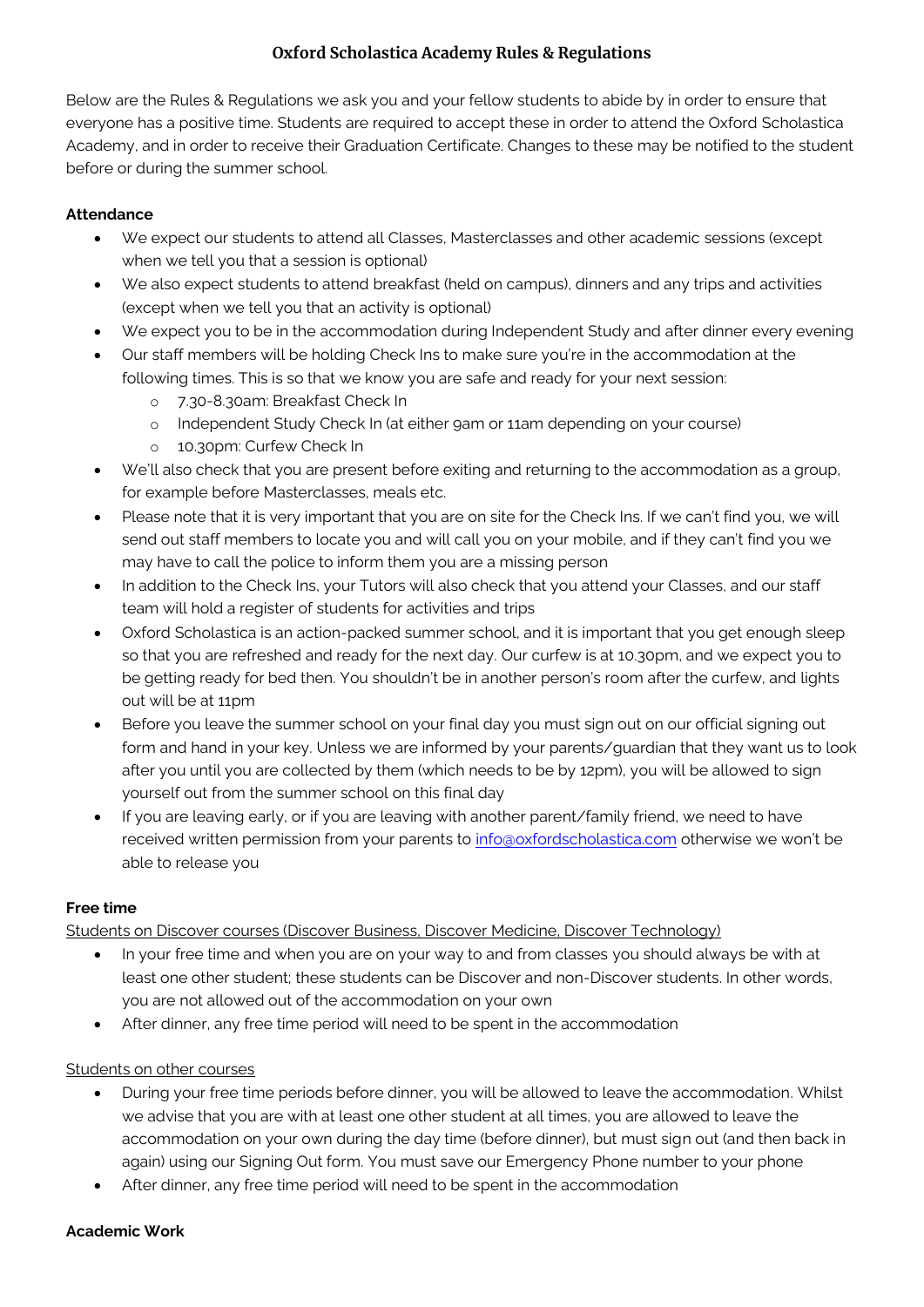- We expect you to attend class, treat your academic work seriously and complete any work set for you by your Tutor. You won't be allowed to graduate if you don't
- If you are finding your work difficult, or if you are ill, please let us know as soon as feasibly possible so that we can speak to your Tutor
- Please note that plagiarism will be treated seriously as a discipline issue. Please don't copy from another student, from a book or from the internet
- Mobile phones and other electrical equipment (including earphones and headphones) must not be used during any academic session or in any circumstances where phone usage would be inappropriate (for example, an activity or a guided tour on a trip) or when expressly requested by a member of our team

#### **Illness**

- If you are unwell, please notify us as soon as possible and follow any direction we give you
- This might include missing lessons if we believe you are not well enough to attend. Such absences will be authorised by Lavinia and will not have any influence on your final results
- Our team is First Aid trained but we might send you to a doctor or to the hospital if we feel this is the best course of action. A member of the team will accompany you and help you

### **Our Team**

- Our team will treat you with respect, and we expect you to act respectfully towards our team and any other staff members you come across. Please listen to and co-operate with their requests
- It is part of our policy that staff should not correspond with students via their personal email accounts, personal mobile phone or personal social media (such as Facebook/Twitter). It is important that you don't correspond or try to correspond with staff members unless it is through official Oxford Scholastica Academy email accounts/phones/social media. Our Twitter account is at [www.twitter.com/oxscholastica](http://www.twitter.com/oxscholastica) and our Facebook account is [www.facebook.com/OxfordScholastica](http://www.facebook.com/OxfordScholastica) and our Instagram is [www.instagram.com/oxford.scholastica](https://www.instagram.com/oxford.scholastica)
- If you have an issue with any of our members of staff, please talk to Lavinia in the first instance. We have a Complaints Procedure which you can access via your Welcome Pack or by asking us for a copy

## **Our Campus and other Facilities**

- Please treat all buildings/facilities that we use with care. If you damage any of the facilities you will be required to pay to cover the damage. Please report any problems with the facilities to us immediately
- Remember that you are sharing the campus with other students/staff members, and be considerate
- Please don't attach anything to or decorate any property, except your pinboard in your bedroom
- We expect you to keep your room tidy and clean to facilitate the work of the cleaning staff
- When using the internet facilities, you must abide by the Oxford University IT Rules [\(www.it.ox.ac.uk/policies-and-guidelines\)](https://governance.admin.ox.ac.uk/legislation/it-regulations-1-of-2002)
- Please make sure you keep noise to a minimum, particularly on the terraces/gardens outside your accommodation and when approaching or leaving the accommodation
- Please ask your parents or friends to telephone you before curfew time
- Look after your key/card/fob if you damage or lose it you will need to pay for a replacement
- It is illegal to smoke in the accommodation, or in any building in the UK, and smoking in the grounds of the campus (including e-cigarettes) is also banned
- Only those of the same sex are allowed in each other's rooms. There are plenty of communal areas for you to socialise with those of the opposite sex
- At any time that you have friends in your room, you must keep your door propped open with your bin, so that our team know that you have others in your room
- On your last day, we ask you to vacate your bedroom at 9am. You are welcome to stay until midday, but will then be required to leave the accommodation
- You are responsible for your personal belongings and valuables. If you would like us to look after your valuables, you are welcome to leave them in our safe, but please note that neither we nor the colleges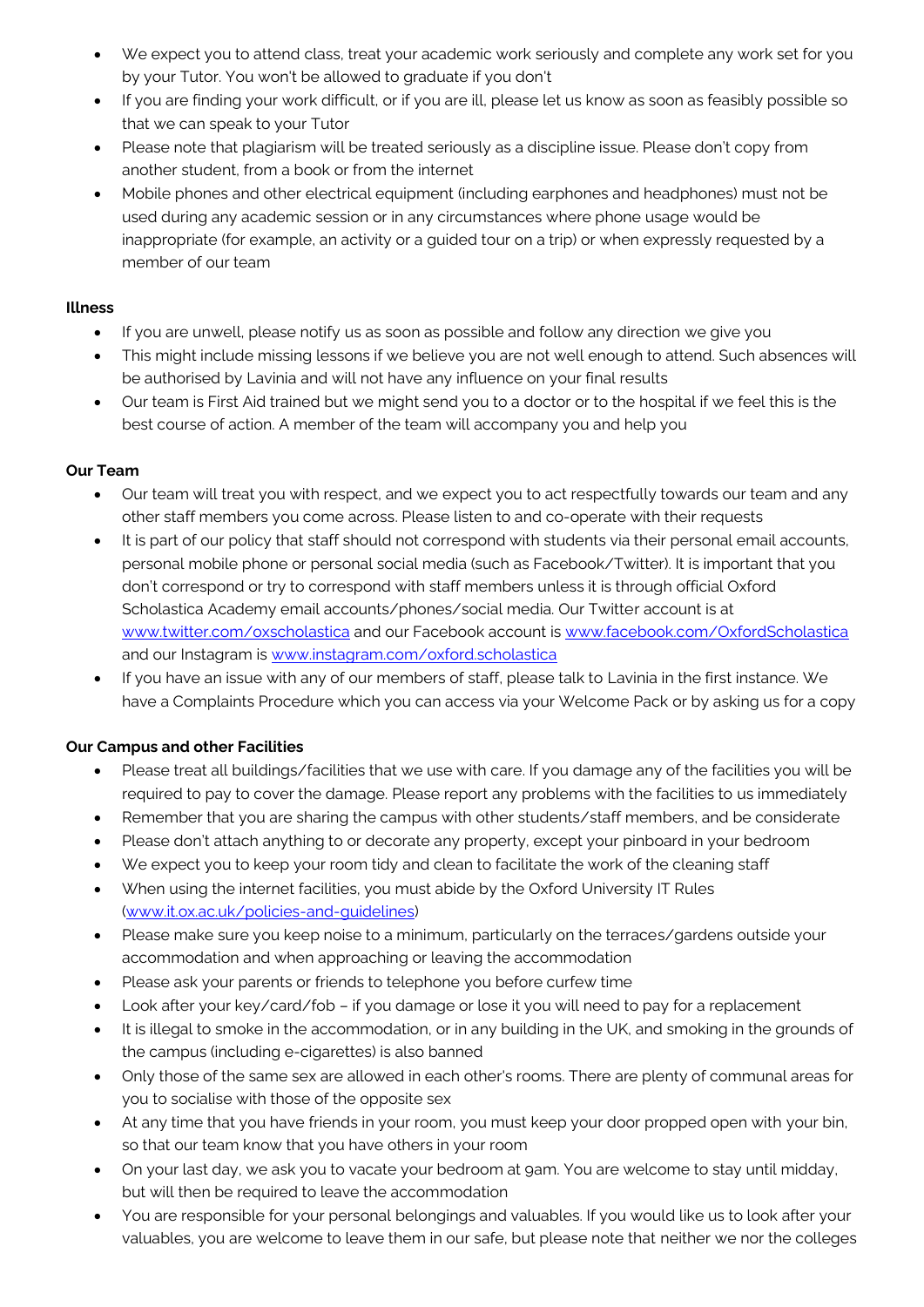are responsible for any theft, loss or damage. We recommend that you lock your room door when you are not in, and keep windows shut. Please don't let anyone follow you into the building who you don't know, and if you see anyone suspicious please notify us immediately

 Do not block fire exits. If you do not leave the house when the alarm rings or if you tamper with fire equipment in any way you will receive a heavy penalty or fine. Do not try to get in or out through the fire doors; the alarm will go off immediately. Do not cover smoke alarms in your room

### **Safety**

- We will give you our emergency number at the start of the summer school
- In the case of a serious emergency, the number for the emergency services in the UK is 999. If you ring 999, please call us on our emergency number immediately afterwards to inform us of the emergency
- It is critically important that you take responsibility for your own road safety. Please be careful to walk on the pavements and cross the road at official crossings, making sure you look both ways. Remember that drivers in England drive on the left hand side of the road. **The biggest single risk to your safety during the summer school is lack of road safety awareness**
- We ask you to bring a mobile phone to the summer school. There are cheap sim cards available in Oxford which we can signpost you towards. We ask you to keep your mobile phone always on during the daytime, with sufficient battery charge in it, in case of any emergency
- If you get lost, please call our emergency number immediately rather than try to find the group
- You are not allowed to use a bicycle during your time on the summer school

### **Family/Guardian Visits**

- The Oxford Scholastica Academy is a busy summer school with many classes and activities, so longterm visits are not recommended
- Parents/guardians/friends may take you out during the summer school but must notify us beforehand via [info@oxfordscholastica.com,](mailto:info@oxfordscholastica.com) seek our permission in writing and sign you out using our Absence Form. If the person taking you out is not your parent/guardian, they must be over 18 and they must bring their current passport/driving licence to prove their identity
- Please note that you may only miss academic sessions in exceptional circumstances, and must have the written permission of Lavinia
- Please also note that, depending on COVID-19 restrictions in place, family and guardian visits during the summer school may not be allowed as part of our COVID-19 policy, in order to minimise your risk of infection or exposure to the virus

### **Behaviour and Discipline**

- Please follow our policies and procedures, including our COVID-19 policy at all times
- We expect you to abide by the laws of England, and not to participate in any act or illegal activity that may bring you, Oxford Scholastica or any of our partners/facilities into disrepute
- The possession, purchase of, and/or consumption of, alcohol or drugs (illegal drugs or "legal highs") is a very serious disciplinary issue and any infringements will result in instant dismissal from the Oxford Scholastica Academy
- We expect you to speak English during your time on the Summer School
- Please refrain from showing inappropriate displays of affection
- Any form of bullying, harassment or racism will not be tolerated. If you are being bullied, or witness bullying, please tell a staff member immediately
- You should not at any time leave with a stranger/someone who isn't a member of the summer school
- We expect you to wear appropriate clothing, which we define as smart casual. If you are wearing inappropriate clothing we will ask you to change this. You are not allowed to get any tattoos or piercings done during your time with us
- We reserve the right to send you home in accordance with our Terms & Conditions, or to ground you, if you fail to abide by these Rules & Regulations, or our other policies
- We will deal fairly with disciplinary matters according to our Discipline Policy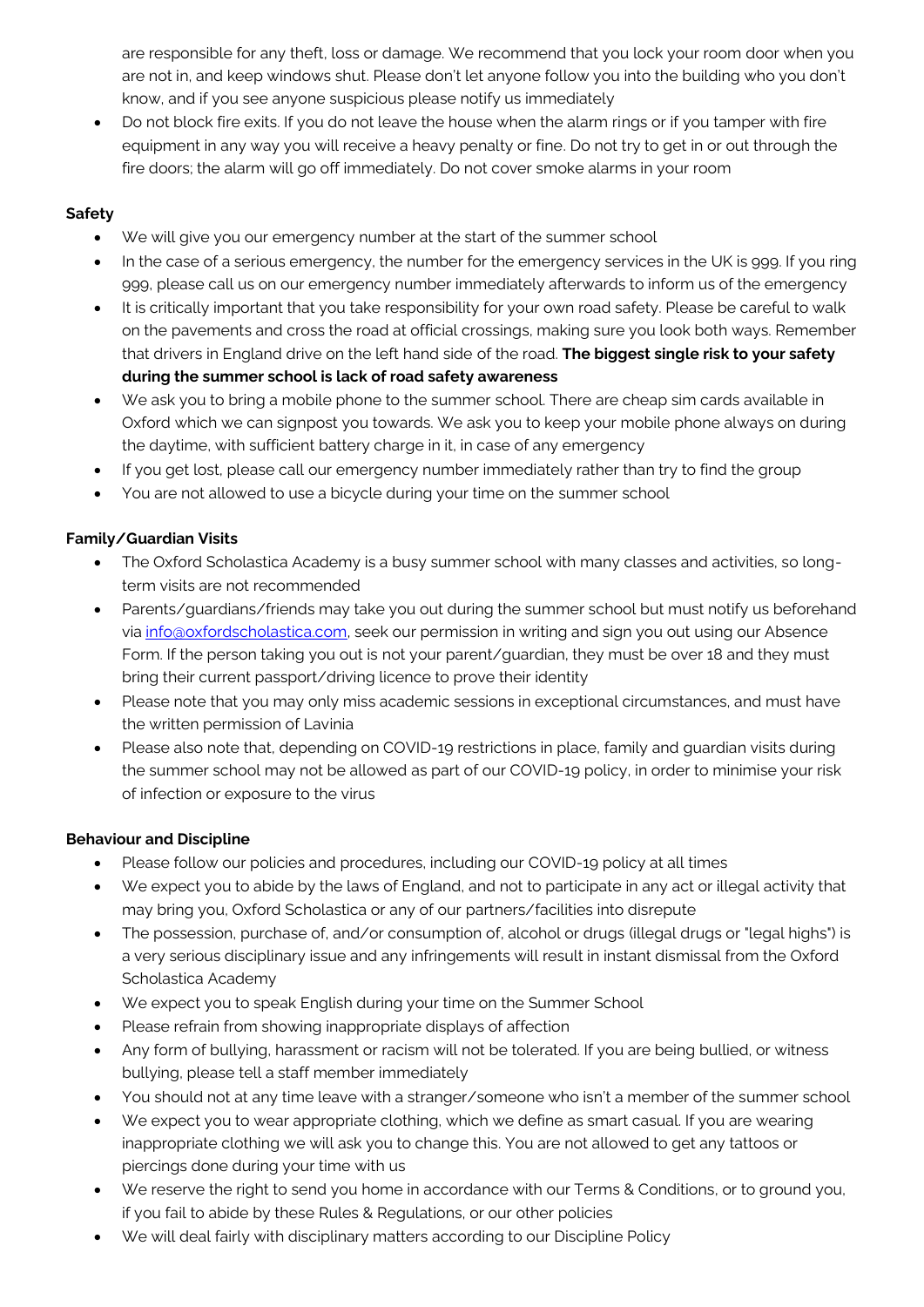#### **Oxford Scholastica Academy Discipline Policy**

All students are responsible for knowing and adhering to the Oxford Scholastica Rules & Regulations. Breaking these regulations will result in the implementation of this Discipline Policy.

We want to ensure that you have a positive, productive and enjoyable time on the summer school with us. In order to create the best possible environment for this, this policy outlines the importance of our rules and the consequences of breaking them.

Failure to read this information, negligence, or contradictory information from any other sources are not deemed acceptable grounds for exemption from these terms.

### **Points System**

All our students start their summer school with 10 points. You will get points deducted for breaches. Depending on how many points you get deducted, you will receive Yellow and Red Cards with corresponding sanctions.

A Yellow Card is gained after going down to 5 points. A Red Card is gained by going down to 0 points, and results in being sent home immediately. If you live abroad, we will organise and book the next available flight home for you and your parents/guardians will be required to pay the costs for this.

### **Point Deductions**

### 2 point offences

- Persistent lateness
- Being outside your room after curfew
- Lack of road safety awareness
- Not handing in work
- Any other infringement of the Rules & Regulations the staff team decide is worthy of a 2 point deduction

### 5 point offences

- Disobeying instructions from staff, or being rude to staff
- Smoking in the campus or the grounds of the campus or in any building
- Any other infringement of the Rules & Regulations the staff team decide is worthy of a 5 point deduction

### 10 point offences

- Being found outside the accommodation after the curfew
- Drinking, possessing or buying alcohol (if we suspect you have been drinking, we may breath test you)
- Drugs (whether illegal or "legal highs")
- Sex
- Violence
- Bullying (e.g. racial, physical, emotional, homophobic or cyber bullying)
- Compromising other people's safety through e.g.: fire safety negligence
- Breaking any UK law (we may have to involve the UK police in such an incident)
- Any other infringement of the Rules & Regulations the staff team decide is worthy of a 10 point deduction